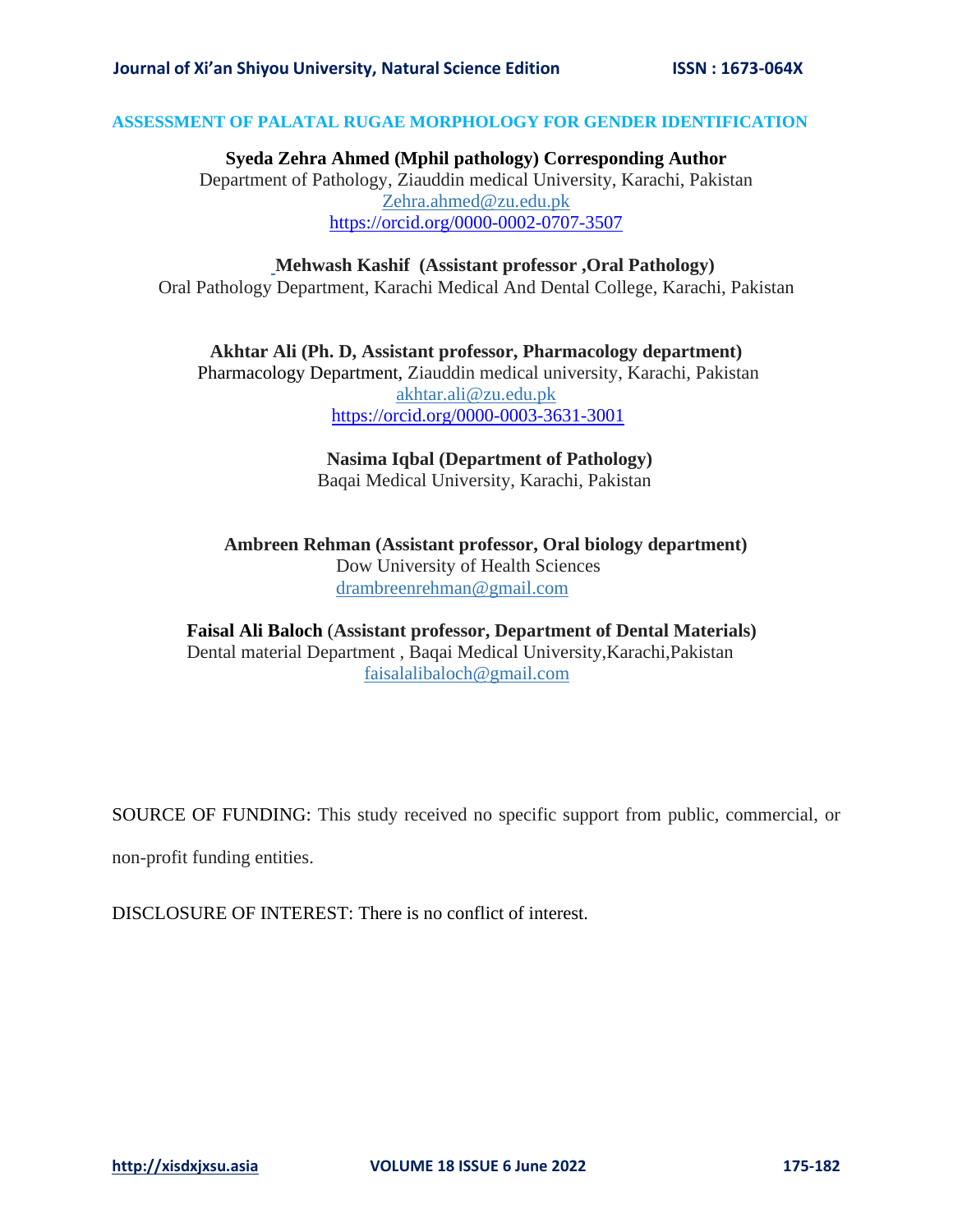# **ASSESSMENT OF PALATAL RUGAE MORPHOLOGY FOR GENDER IDENTIFICATION**

Zehra Ahmed<sup>1</sup>, Mehwash Kashif<sup>2</sup>, Akhtar Ali<sup>3</sup>, Nasima Iqbal<sup>4</sup>, Ambreen Rehman<sup>5</sup>, Faisal Ali Baloch<sup>6</sup>

Department of Pathology, Ziauddin medical University<sup>1</sup>

Department of Oral Pathology, KMDC<sup>2</sup>

Department of Pharmacology, Ziauddin medical University<sup>3</sup>

Department of Pathology, Baqai Medical University <sup>4</sup>

Department of Oral Biology, Dow University of Health Sciences<sup>5</sup>

Department of Dental Materials, Baqai Medical University<sup>6</sup>

# ABSTRACT:

# BACKGROUND

In forensic odontology, individual's identity is a difficult task. In circumstances where recognizable proof of person by fingerprinting or dental record is troublesome, palatal rugae may considered as an elective source. It has been appeared to be profoundly individualistic and it keeps up consistency in shape throughout the life. Therefore, this study aimed to assess the significance of palatal rugae in gender identification.

# METHODOLOGY

A crossectional study was conducted in Dental opd of KMDC and Ziauddin University hospital. A total of 100 casts were evaluated and palatal rugae were examined and recorded according to the classification given by Thomas and Kapali et al. Participants with any congenital abnormality, inflammation, trauma and patient undergoing orthodontic treatment were excluded from the study.

## RESULT

Significant difference was found in the distribution pattern of straight, curved and wavy whereas male has higher incidence of rugae pattern altogether. Moreover, the side distribution of palatal rugae length and unification patterns showed significance.

# **CONCLUSION**

In conclusion, palatal rugae are specific for the male and female population, and has a possible role in identifying gender. Further studies in various populations and in different ethnic groups are required to explore the potential of palatal rugae patterns in forensic dentistry.

KEY WORDS: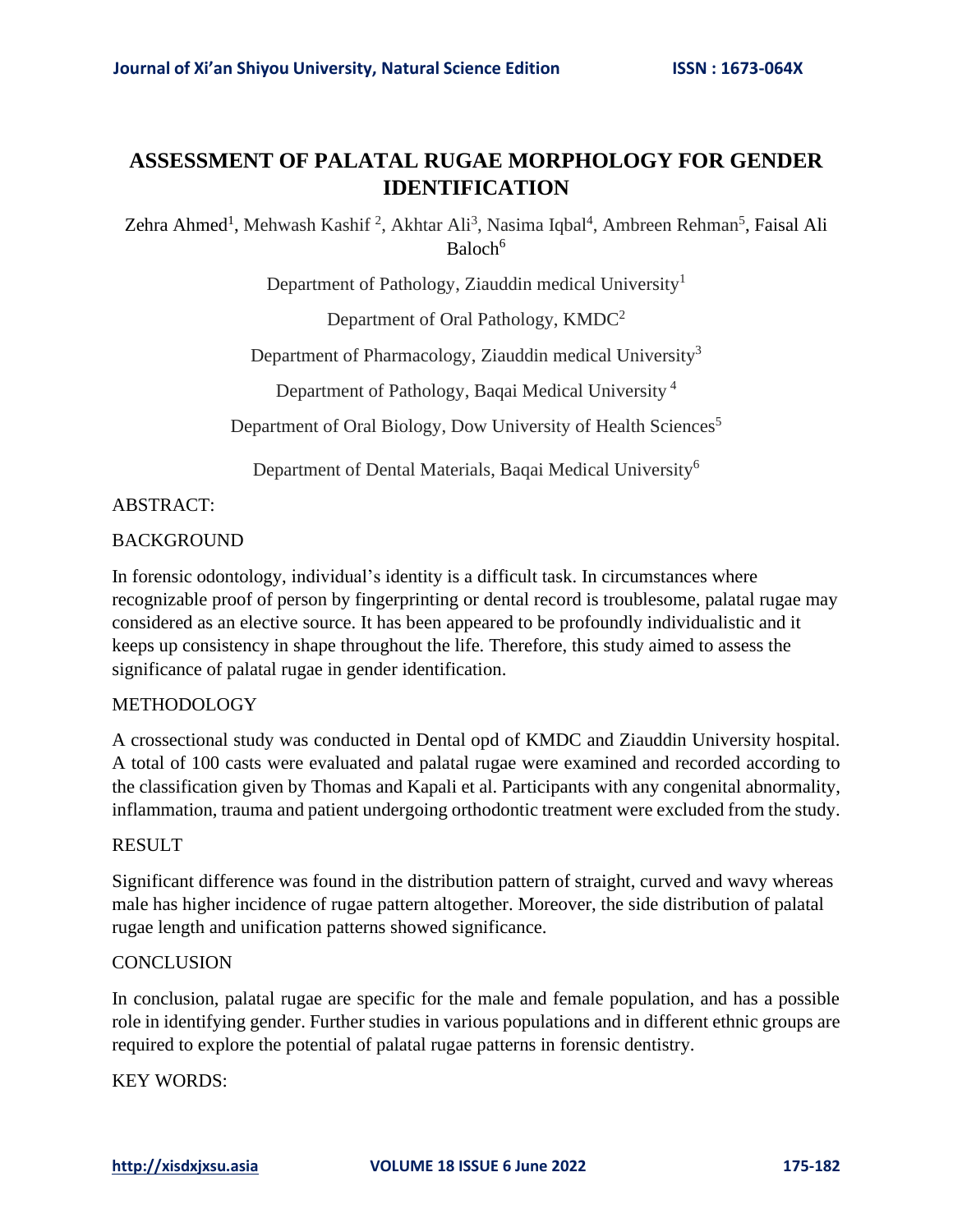Palatal rugae, Forensic identification, Forensic odontology

# **ASSESSMENT OF PALATAL RUGAE MORPHOLOGY FOR GENDER IDENTIFICATION**

## INTRODUCTION:

Establishing an individual's identity in accidents or in massive disaster is the most challenging process in forensic sciences. (Standring 2016) It has a major part socially as well as legally regarding the rights of the deceased person and their families.(MOYA PUEYO, SANCHEZ SANCHEZ et al. 1994) Visual identification, fingerprints, DNA comparisons and dental records are the most common methods used for forensic identification. However, these methods have some limitations associated with changes in postmortem occurring with time, temperature and humidity. DNA profiling is accurate but it is time consuming and expensive method. Dental identification is regarded as an alternative comparative method for identification. Palatal rugae or pliace platinus are a series of conserved transverse ridges located on the anterior aspect of hard palate extending laterally from the incisive papilla contributing to a unique pattern.(Standring 2016)This pattern demonstrate uniqueness for every individual and stability .The importance of palatal rugae in forensic identification has great significance due to their morphological stability during life. Moreover, their number remains same throughout the childhood and adolescence as well as they are not altered by heat, chemical and trauma.(Azab, Magdy et al. 2016, Gupta, Kheur et al. 2022) In addition to it, it shows a significant association between shapes and ethnicity.(Gupta, Kheur et al. 2022)

Allen in 1889 suggested the application of palatal rugae in forensic identification.(MOYA PUEYO, SANCHEZ SANCHEZ et al. 1994)Thomas et al, and Kapali et al, proposed the classification of palatal rugae that includes number, length, shape and their patterns. According to the length it is categorized as,

Primary rugae (5-10 mm), Secondary rugae (3-5 mm) and Fragmentary rugae (less than 3 mm).

Whereas on the basis of shapes they are divided as,

Straight – Runs straight from start to end

Curvy – crescent shaped,

Circular –continuous ring formation,

Wavy – Serpentile form.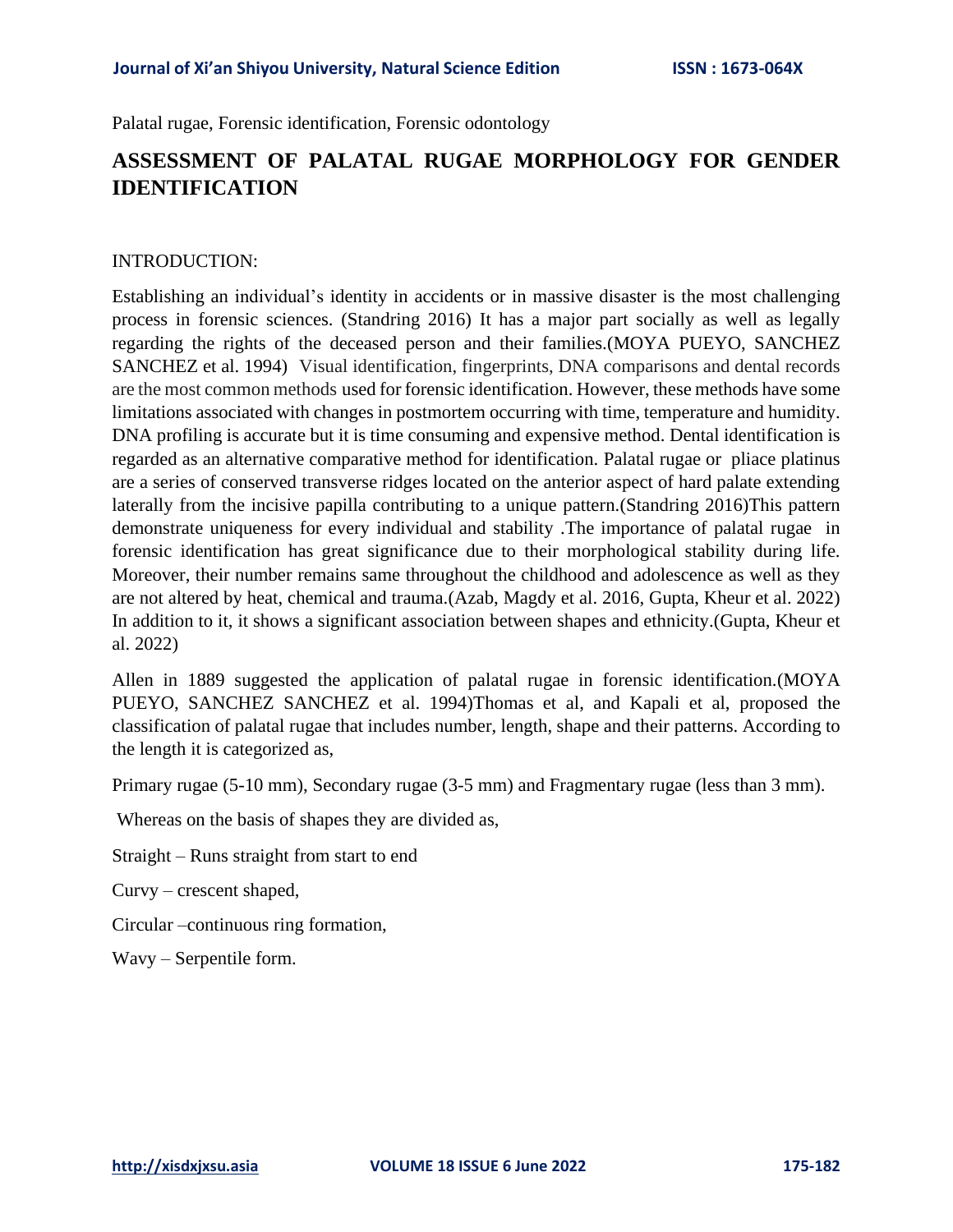

Thomas classification (Thomas, Kotze et al. 1987)

These patterns are further categorized into diverging and converging types. The divergence pattern occurs when two rugae originate from the same origin but diverge laterally. Convergence patterns, on the other hand, occur when two rugae originate from different regions and converge laterally.(Smriti, Gupta et al. 2021) Palatal rugae can be an essential aid in diagnosing and planning orthodontic treatments. Besides they show a significant association between shapes and ethnicity. These patterns might be specific to racial groups. Besides having uniqueness to individuals, they have shown no apparent effects on rugae after surgical extractions and orthodontic treatments permitting them to be used as stable reference points in analysis and identification.(Khanagar, Vishwanathaiah et al. 2021)

Considerable amount of literature is present on genetic predisposition, prevalence and morphological patterns.(Kaul, Vaid et al. 2021, Khanagar, Vishwanathaiah et al. 2021, Putrino, Raso et al. 2021) To date, there is scarce literature present on whether sex can be predicted through palatal rugae patterns.

Therefore, we aimed to analyze the palatal rugae patterns to assess its significance in gender identification.

## METHODOLOGY

This crossectional study was conducted in Dental opd of KMDC and Ziauddin University hospital, Karachi. The study sample consisted of casts obtained from 100 subjects coming to Dental opd of both KMDC and Ziauddin university hospital. Out of the total 100 samples ,50 were men and 50 were females. All the participants belong to the age group in between 21-60 years were included, whereas participants with any congenital abnormality, inflammation, trauma and patient undergoing orthodontic treatment were excluded.

A written informed consent was attained from each subject before taking the impression. Each participant was examined clinically and appropriate impression tray was selected and impression was taken with irreversible hydrocolloid impression material (alginate).After the impression it was poured by dental stone and a plaster cast was obtained. Under adequate light and hand lens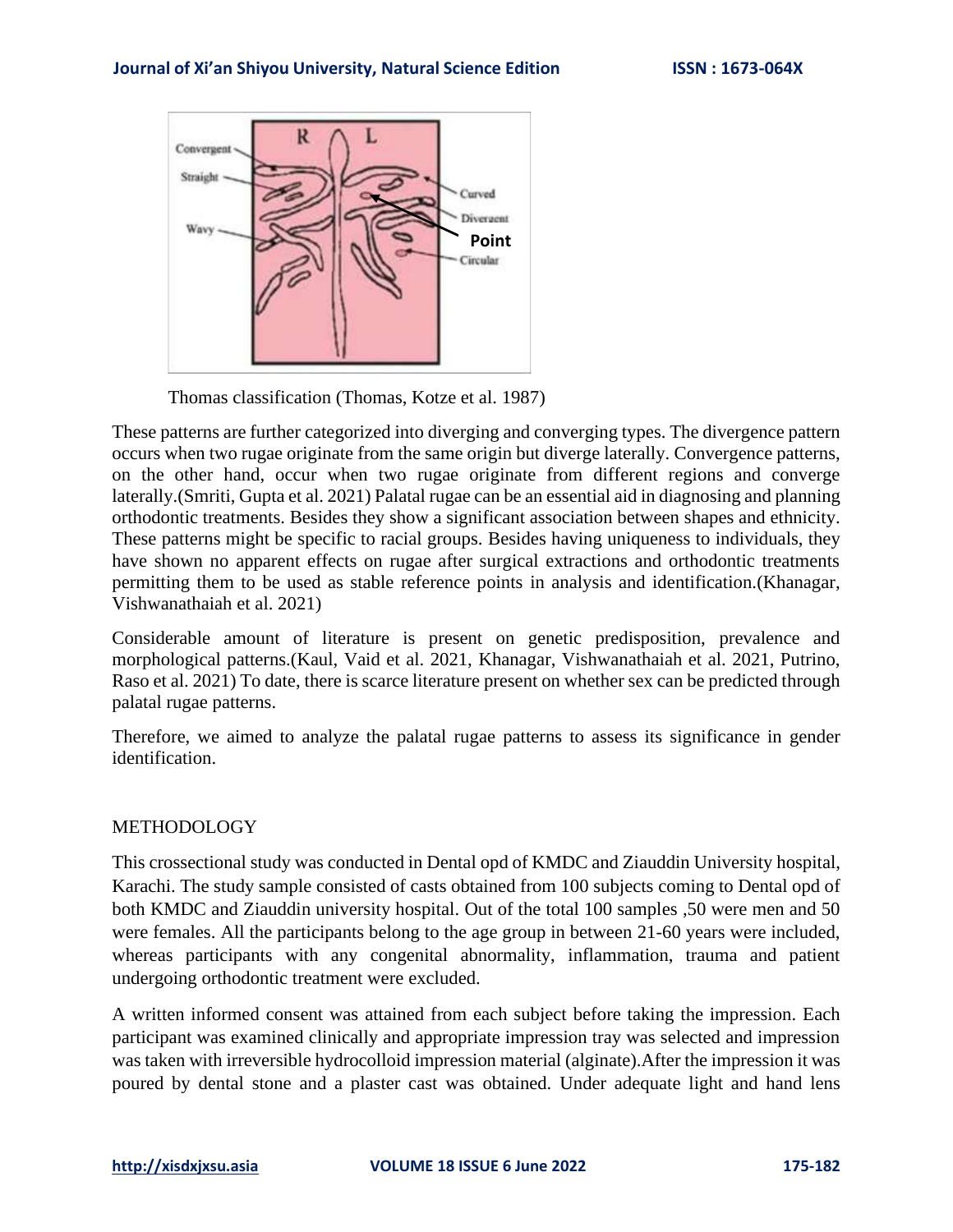magnification, rugae patterns were carefully examined and delineated by pencil on study casts, according to the Thomas and Kapali et al classification.

# STATISTICAL ANALYSIS:

The data was analyzed by using SPSS version 23. The rugae were counted in numbers and are represented in mean anad standard deviation the differences in number of both genders and sides were analyzed by applying independent sample t test at 95% confidence interval and 5% margin of error.

## RESULTS:

## DISTRIBUTION OF RUGAE PATTERN

A total of 100 casts were evaluated showed significant distribution pattern of rugae in both genders as shown in Table1.The distribution pattern of straight, curved and wavy showed significant difference in both gender whereas male has higher incidence of rugae pattern altogether specifically in straight, circular and in wavy.

| <b>SHAPE</b>    | <b>MALE</b> | <b>FEMALE</b> | <b>P-VALUE</b> |
|-----------------|-------------|---------------|----------------|
| <b>STRAIGHT</b> | 37          | 6             | 0.001          |
| <b>CURVED</b>   | 24          | 29            | 0.001          |
| <b>CIRCULAR</b> | 94          | 97            | 0.249          |
| ANGULAR         | 93          | 94            | 0.5            |
| <b>WAVY</b>     | 11          | 3             | 0.035          |
| <b>POINT</b>    | 98          | 100           | 0.249          |

# **Table 1**

*p-value of less than 0.05 considered statistically significant*

Table 2. showed shape distribution pattern in left and right rugae with higher incidence of rugae shown on left side specifically in curved, wavy and point while on right side straight and angular pattern are more common. This table indicated significant difference in straight, curved and wavy (p-value 0.001)

## **Table 2**

| <b>SHAPE</b>    | LEFT |    | <b>RIGHT P-VALUE</b> |  |
|-----------------|------|----|----------------------|--|
| <b>STRAIGHT</b> | 5    | 38 | 0.001                |  |
| <b>CURVED</b>   | 42   | 11 | 0.001                |  |
| <b>CIRCULAR</b> | 95   | 96 | 0.5                  |  |
| <b>ANGULAR</b>  | 92   | 95 | 0.284                |  |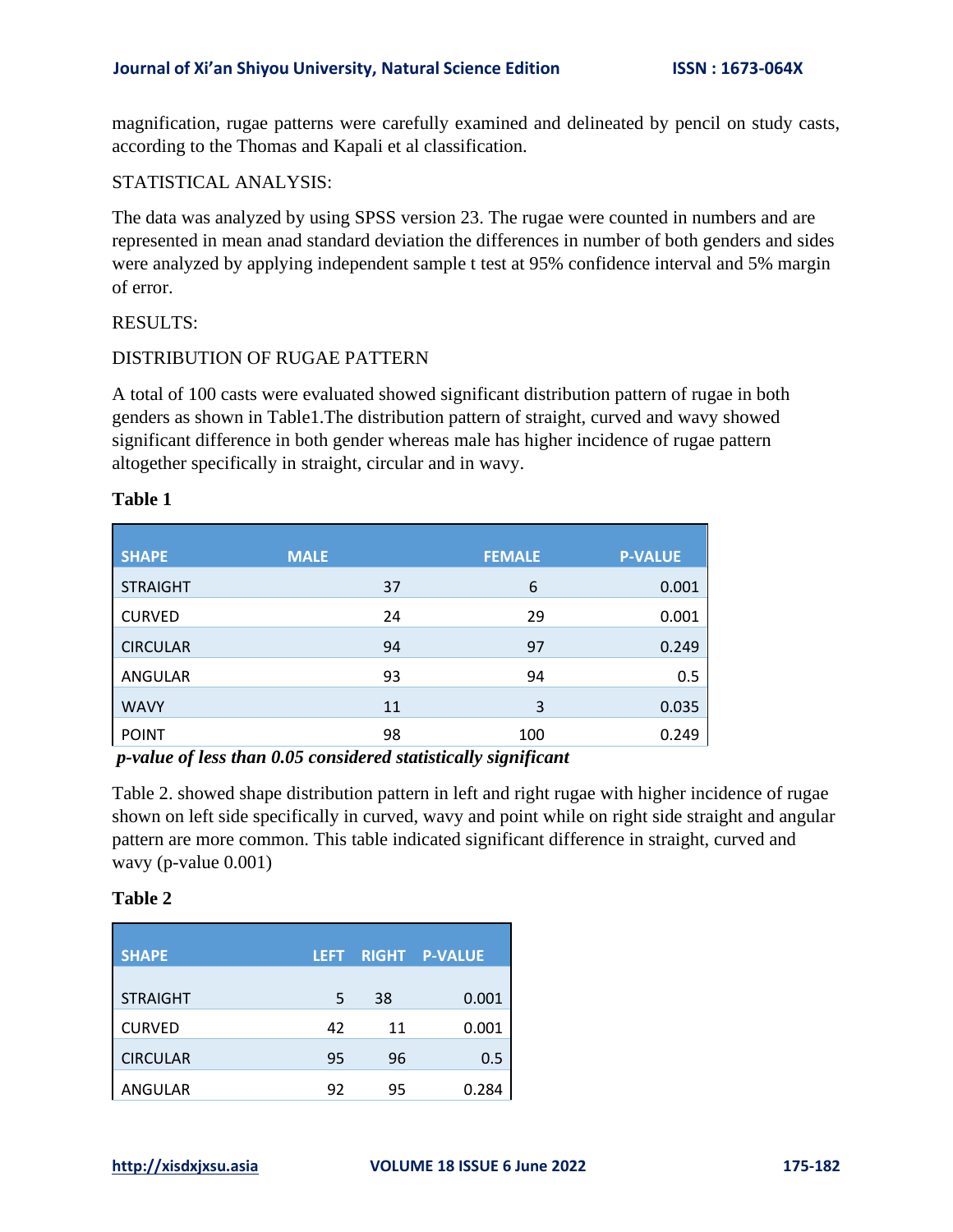# **Journal of Xi'an Shiyou University, Natural Science Edition ISSN : 1673-064X**

| <b>WAVY</b>  |     |   |     | 1⊿  |                       |               | 0.001 |
|--------------|-----|---|-----|-----|-----------------------|---------------|-------|
| <b>POINT</b> |     |   |     | 100 | 98                    |               | 0.249 |
| $\sim$       | - - | - | ___ | - - | $\tilde{\phantom{a}}$ | $\sim$ $\sim$ | $-$   |

*p-value of less than 0.05 considered statistically significant*

# DISTRIBUTION OF UNIFICATION PATTERN:

Table 3 indicated unification palatal rugae pattern, out of which male and female rugae patterns showed no significant difference. As far as side is concerned, left side showed higher rugae patterns as compared to right side whereas convergent and divergent patterns showed significant differences.

# **Table 3**

|             | Left | right | p-value | <b>male</b> | female | p-value <sub>2</sub> |
|-------------|------|-------|---------|-------------|--------|----------------------|
| convergent  | 79   | 59    | 0.002   |             | b/     | 0.372                |
| divergent   | 92   | 83    | 0.049   | 92          | 83     |                      |
| Unspecified |      | 79    | 0.126   | 78          |        | 0.207                |
|             |      |       |         |             |        |                      |

*p-value of less than 0.05 considered statistically significant*

# GENDER DISTRIBUTION OF RUGAE LENGTH

Table 4 shows palatal rugae length in both male and female subjects, indicated signification distribution of primary rugae length when comparing left and right side whereas in gender only fragmented rugae length showed significant difference.

## **Table 4**

|            | Left | <b>Right</b> | <b>P-value</b> | <b>Male</b> | <b>Female</b> ' | P-value <sub>2</sub> |
|------------|------|--------------|----------------|-------------|-----------------|----------------------|
| Primary    | 15   | 15           | 0.004          | 15          | 15              | 0.719                |
| Secondary  |      |              | 0.627          |             |                 | 0.023                |
| Fragmented | 48   | 50           | 0.444          | 48          | 50              | 0.04                 |

# DISCUSSION:

Many efforts have been made for accurate human identification that may avoid the chances of errors. Palatal rugae being the most stable anatomical landmark in the oral cavity considered as one of the reliable method for identification.(Putrino, Raso et al. 2021) Flaws has been reported in identification by fingerprinting and DNA in some forensic circumstances. Palatal rugae patterns prove as useful adjunct in these situation for forensic identification.(Gaikwad, Kamble et al. 2019)In accordance with previous studies, this study focuses on the advantage of palatoscopy in forensic identification.

This study showed higher number of rugae in males as compared to females. Magdy et al reported that different ethnic races and sex affect the frequency of palatal rugae number.(Azab, Magdy et al. 2016) Our literature supports the results of previous studies.(Sherif, Hashim et al. 2018, Jayakrishnan, Reddy et al. 2021, Putrino, Raso et al. 2021) and reported that the frequency of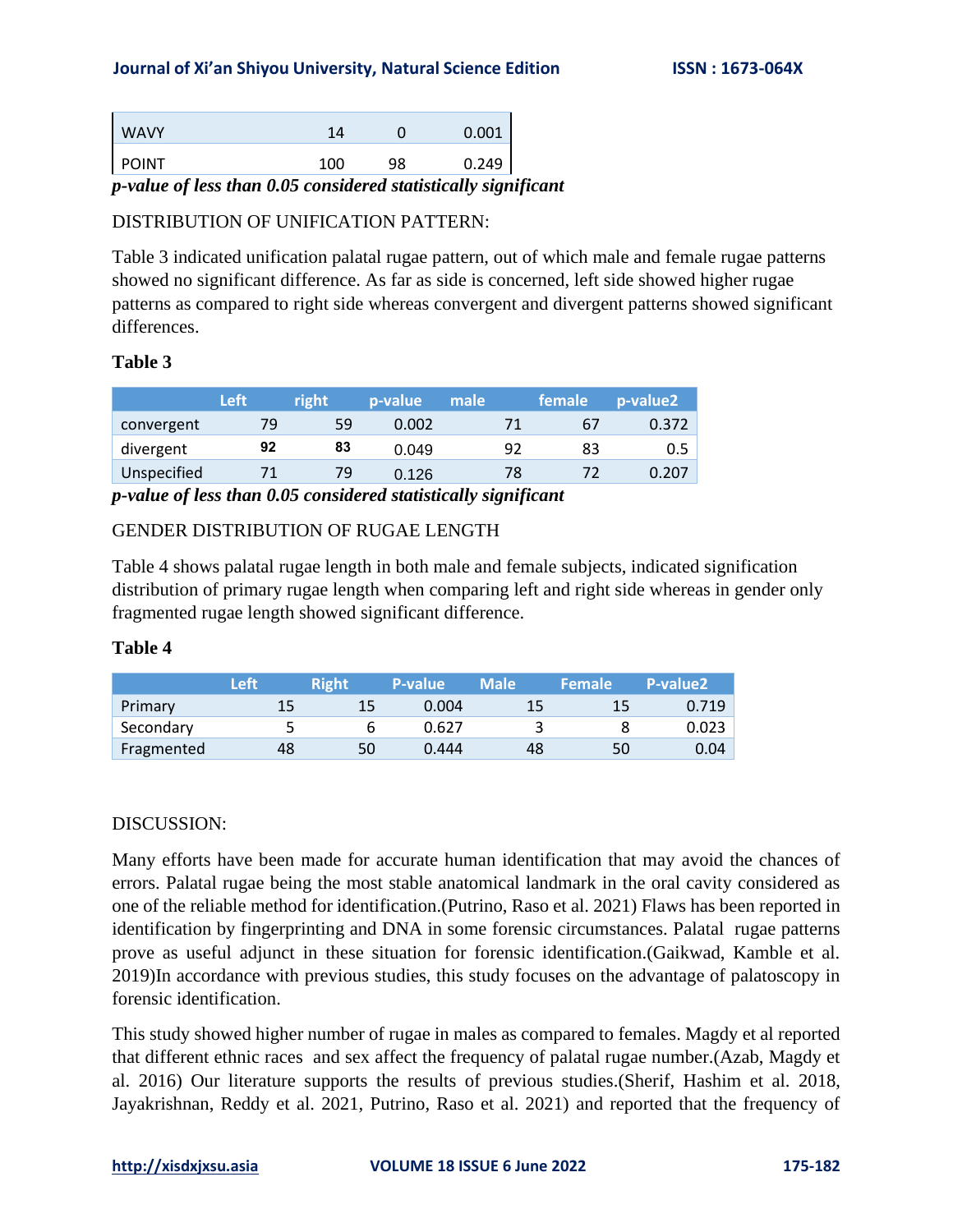## **Journal of Xi'an Shiyou University, Natural Science Edition ISSN : 1673-064X**

straight, curved and wavy are significantly higher in males than in females. However only the frequency of circular rugae in our study was higher in females but doesn't show any significance. Similarly , studies reported curved and wavy pattern to be the most common pattern in both genders.(Caldas, Magalhaes et al. 2007, Byatnal, Byatnal et al. 2014) Whereas earlier studies showed significantly higher frequency of circular rugae in females.(Smriti, Gupta et al. 2021, Gupta, Kheur et al. 2022) Moreover, few studies reported that straight pattern was predominant in females.(Pereira, Shetty et al. 2018, Matsuda, Yoshida et al. 2020)

We observed curved and wavy patterns were significantly higher on left side than on right side. furthermore, convergent and divergent rugae pattern was significantly higher on left. However, no significance found in our study in unification patterns on gender basis which was supported by earlier studies.(Gupta, Kaur et al. 2021, Smriti, Gupta et al. 2021) Whereas a Previous study reported predominant diverging pattern in females and converging pattern in males.(Smriti, Gupta et al. 2021)

On the basis of rugae length, our study assessed the odds of predicting gender using palatal rugae patterns and observed fragmented rugae as the most prominent rugae in male and female population, whereas a study reported primary rugae to be more prominent in both genders.(Nagare, Chaudhari et al. 2018) On contrary our study showed significance in secondary and fragmented rugae pattern.

Besides determining the palatal rugae distribution pattern in gender, we assessed the role of palatal rugae in terms of age and found that palatal rugae are higher in age group between 30 to 40 years. On contrary, Lysell et al proposed that with increasing age frequency of palatal rugae decreases but their characteristic pattern does not change with time.(Salzman 1955) Moreover few researchers stated about the stability of palatal rugae that they remained as it is throughout the life.(Chong, Mohamed et al. 2020)

The current study supported the fact that palatal rugae are sufficiently characteristic to demonstrate the person's identity through discrimination and may aid in the identification purpose. However, this study suffers some limitation due to its sample size and its confined to the population of Karachi.

# CONCLUSION:

Our study suggests that palatal rugae is the stable anatomical landmark and can aid in the forensic identification for postmortem resistance and stability. Moreover, they are specific for the male and female, and hence can have a possible role in identifying gender. However, additional studies in various populations and in different ethnic groups are required to explore the potential of palatal rugae patterns in forensic dentistry.

## Reference:

- 1. Azab, S. M., et al. (2016). "Patterns of palatal rugae in the adult Egyptian population." **6**(2): 78- 83.
- 2. Byatnal, A., et al. (2014). "Palatoscopy: An adjunct to forensic odontology: A comparative study among five different populations of India." **5**(1): 52.